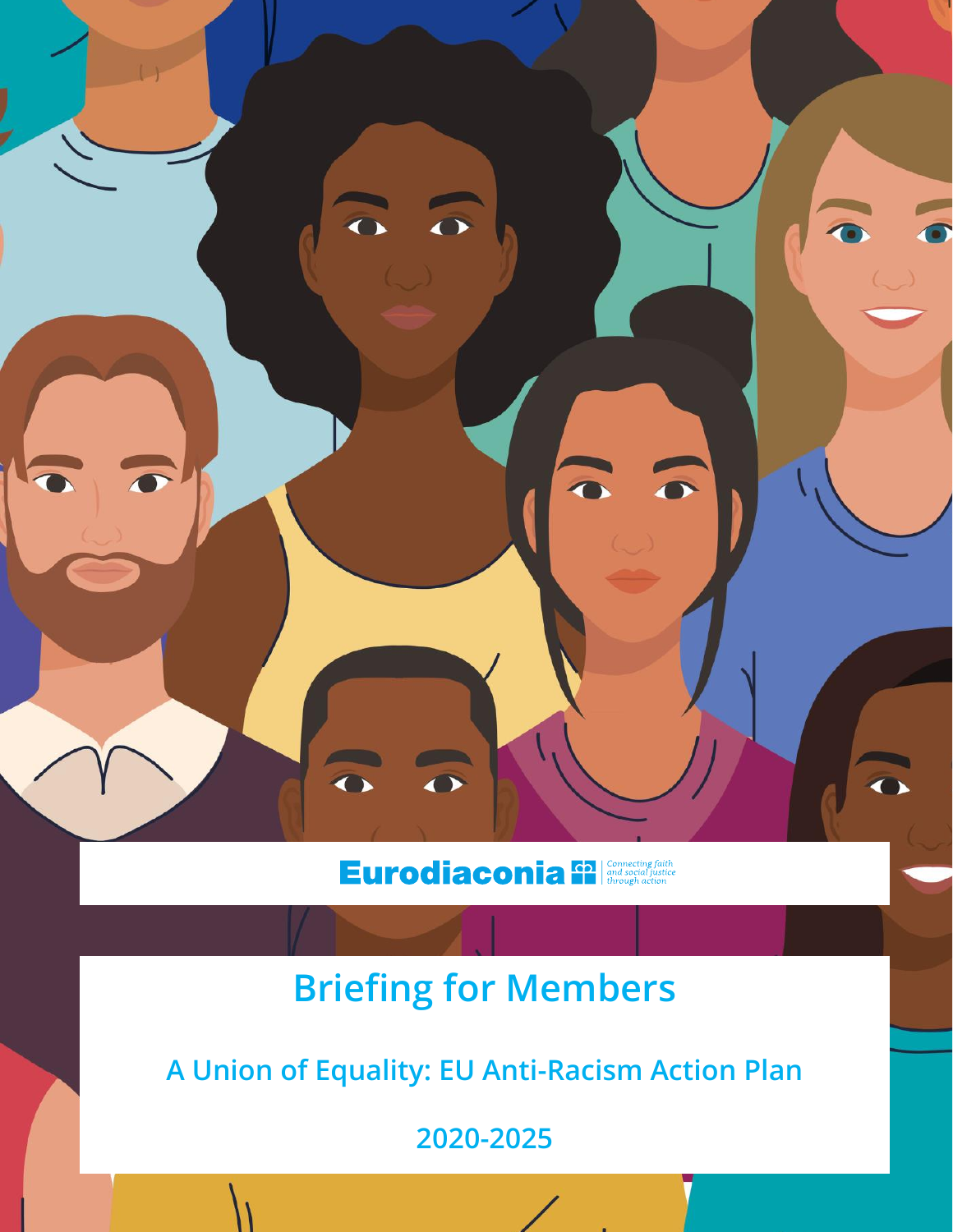**Eurodiaconia** is a European network of churches and Christian NGOs providing social and healthcare services and advocating social justice.

### **Mission**

Eurodiaconia is a network of churches and Christian organizations that provide social and health care services and advocate for social justice. Together we work for just and transformative social change across Europe, leaving no-one behind.

### **Vision**

Driven by our Christian faith, our vision is of a Europe where each person is valued for their inherent God-given worth and dignity and where our societies guarantee social justice for all people, including the most vulnerable and marginalized.

**Editor:** Heather Roy

**Co-Authors**: Abriel Schieffelers & Sam Fraser

**Template design:** Sara Gianguzza

**Publication:** June 2022

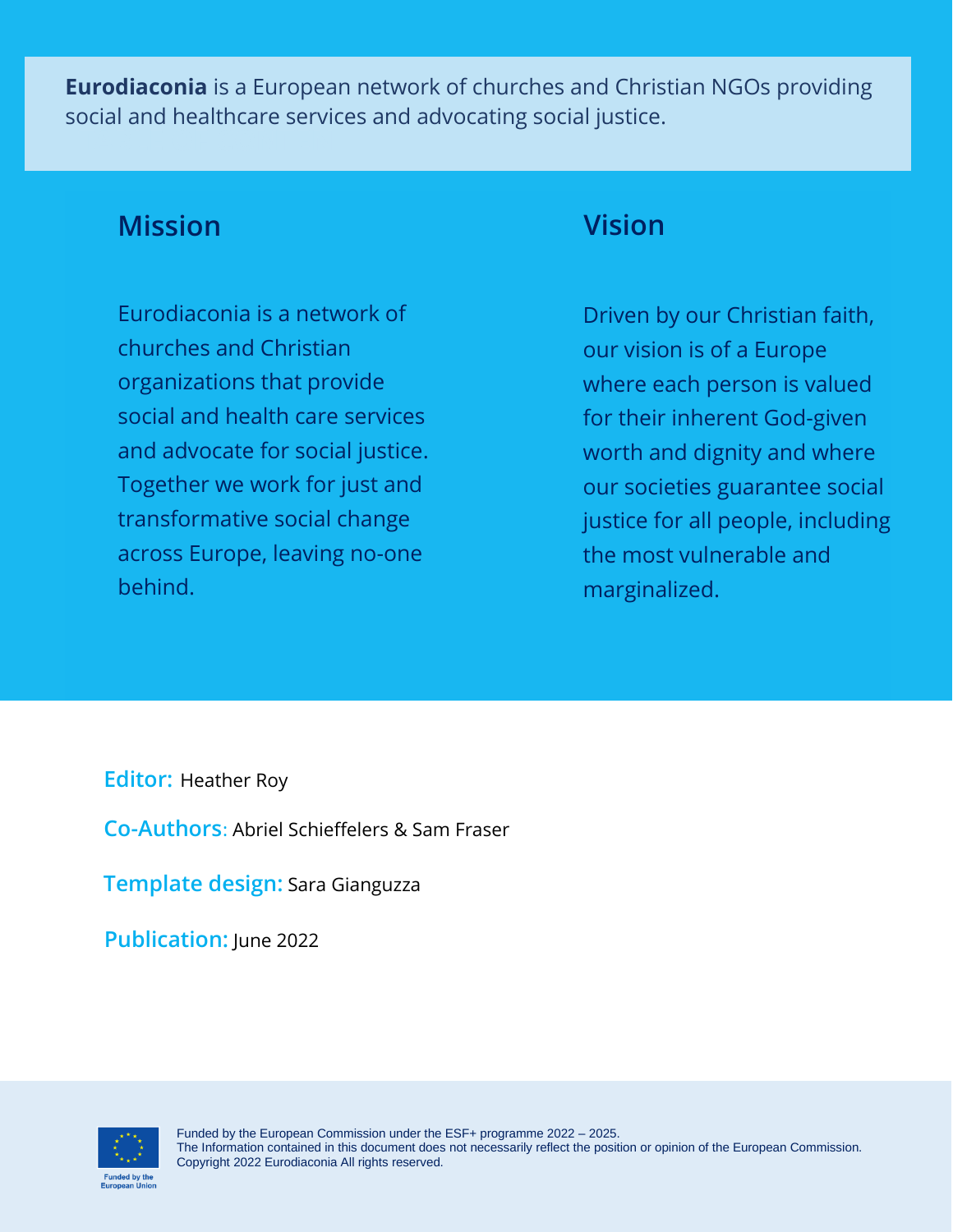## **What is the Anti-Racism Action Plan?**

Launched in September 2020, the European Commission's **[Anti-Racism Action Plan](file:///C:/Users/sam/AppData/Local/Microsoft/Windows/INetCache/Content.Outlook/UR91KA4F/%22https:/ec.europa.eu/migrant-integration/library-document/union-equality-eu-anti-racism-action-plan-2020-2025_en%22%20/l%20%22:~:text=A%20Union%20of%20Equality:%20EU%20anti-racism%20action%20plan,structural%20racism%20in%20the%20EU%20through%20legislative%20measures)** represents a clear recognition and response to persistent racial discrimination and structural racism across the European Union (EU). Eurodiaconia welcomes the action plan and the commitment that it brings. As social service providers, our members represent and work with individuals and communities from a wide variety of racial and ethnic backgrounds and confront racial discrimination in their work.

Although the action plan is a non-binding instrument, it is meant to affect the policies and practices of Member States and brings together different initiatives and proposals at the European, national, and local levels to combat racism and seeks to lift the voices of people with a minority racial or ethnic background. It demonstrates an acceptance that existing models need new impetus, as well as an effort to keep pace with growing public awareness and understanding.

#### **Individual & Structural Racism**

The action plan acknowledges that there are many different forms of racism and that these can intersect with other forms of discrimination. The Commission uses two categories in the action plan – racism by individuals and structural racism.

- **Individual Racism an individual's racist** assumptions, beliefs or behaviours that inform their interactions with others.
- **Structural Racism racist ideas and** behaviours that are embedded in social, financial and political institutions.

This represents the first time that the EU has explicitly acknowledged and sought to directly address structural racism $^1$ .

#### **Existing Legal Framework**

The Anti-Racism Action Plan builds on the established EU legal framework for tackling racism, which is built on the Racial Equality Directive<sup>2</sup>, the Treaty of the European Union, the Treaty on the Functioning of the European Union, the general principles of nondiscrimination and equality, as well as the EU Charter of Fundamental Rights.

The Racial Equality Directive was published in 2000 and prohibits discrimination on the grounds of race and ethnic origin and establishes a minimum standard of protection for people. It covers the areas of employment, vocational

<sup>1</sup> [Action Plans Against Racism -](https://www.enar-eu.org/Action-Plans-Against-Racism/) European Network Against [Racism \(enar-eu.org\)](https://www.enar-eu.org/Action-Plans-Against-Racism/)

<sup>&</sup>lt;sup>2</sup> [Racial Equality Directive \(EUR-Lex -](https://eur-lex.europa.eu/legal-content/EN/TXT/?uri=CELEX%3A32000L0043) 32000L0043 - EN -[EUR-Lex\)](https://eur-lex.europa.eu/legal-content/EN/TXT/?uri=CELEX%3A32000L0043)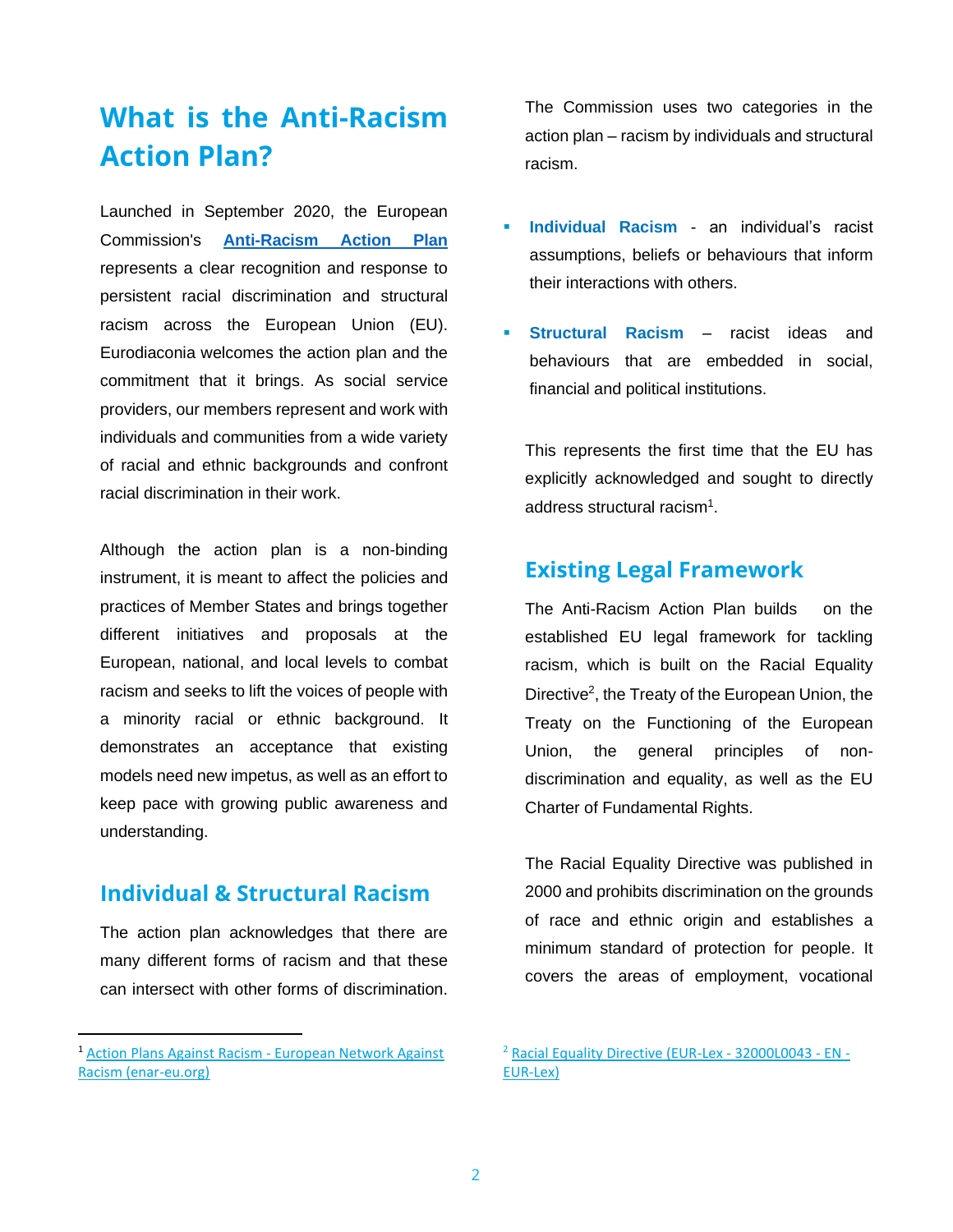training, social partners, social protection, education, and access to goods & services. Under this directive, all member states are obliged to have specialised bodies for promoting equal treatment on the grounds of race and ethnic origin (Equality Bodies).

### **Contents of the Action Plan**

Throughout the Action Plan, the European Commission commits to actions aimed at addressing racial discrimination and actively promoting more inclusive societies and formulates concrete recommendations for Member States. These actions range from complementary initiatives to funding mechanisms. A key focus for the Commission is that any approach taken should recognise the intersectional nature of discrimination and enhance the voices of people from racial or ethnic minority backgrounds. It also prioritises the acknowledgement and remembrance of racist ideologies and atrocities, as important aspects of cohesion and understanding, in combatting structural racism.

#### **Data Collection**

The European Commission states that reliable and comparable data is crucial for policymakers and the public to understand and assess the scale and nature of discrimination, as well as for monitoring the efficacy of policy interventions. There is hesitation in some Member States to collect data disaggregated by ethnicity because of concerns that it might be utilised to further stigmatise racial and ethnic minorities or because of misconceptions that such data collection does not comply with legal provisions, such as the General Data Protection Regulation (GDPR). However, under [GDPR,](https://ec.europa.eu/info/law/law-topic/data-protection/reform/rights-citizens/how-my-personal-data-protected/how-data-my-religious-beliefs-sexual-orientation-health-political-views-protected_en) it is manifestly possible to collect such data given that the motive and method are both transparent and robust.

The Commission calls for the development of standardised methodologies that can be applied to data collection across Member States. **[The](https://ec.europa.eu/info/sites/default/files/guidance_note_on_the_collection_and_use_of_equality_data_based_on_racial_or_ethnic_origin_final.pdf)  [Guidance Note on the Collection of Equality](https://ec.europa.eu/info/sites/default/files/guidance_note_on_the_collection_and_use_of_equality_data_based_on_racial_or_ethnic_origin_final.pdf)  [Data](https://ec.europa.eu/info/sites/default/files/guidance_note_on_the_collection_and_use_of_equality_data_based_on_racial_or_ethnic_origin_final.pdf)** outlines comprehensive safeguarding measures and principles for developing strong equality data collection methodologies.

#### **Law Enforcement**

The Commission recognises widespread reports of racial discrimination by law enforcement authorities, in particular unlawful police profiling and police action. Member States are urged to step up their efforts to prevent widespread discriminatory attitudes within law enforcement authorities and to boost the credibility of law enforcement in the eyes of minority racial or ethnic communities.

#### **Education**

Strengthening inclusive education is a priority for the EU and will be an emphasised dimension of the **[European Education Area](https://education.ec.europa.eu/about/eea-explained)**. The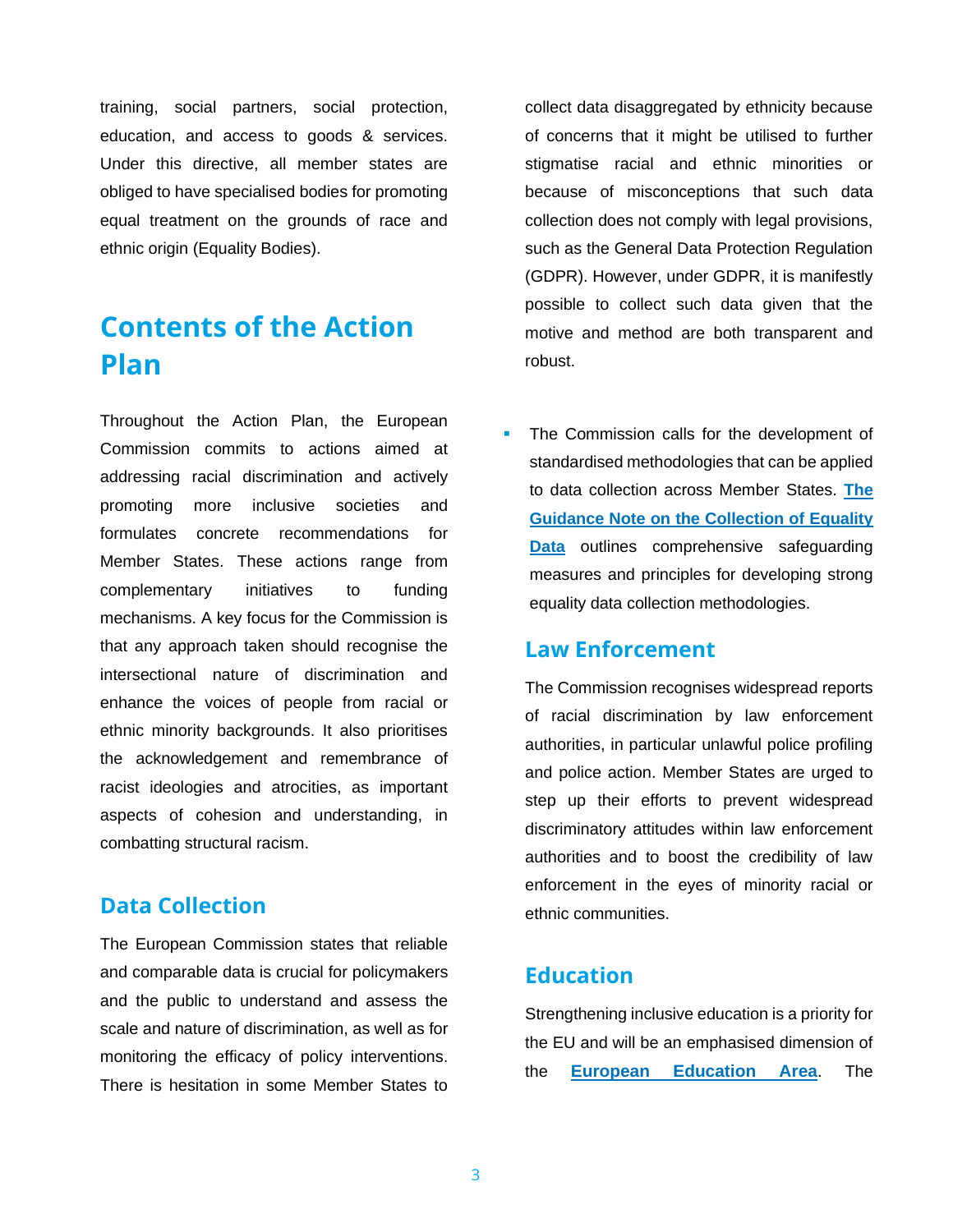Commission is clear in stating that teachers must be trained to work with all children and sensitive to the needs of children from different backgrounds - schools should be safe and free from racism. The following initiatives already include anti-racism priorities:

- The **[Strategy on the Rights of the Child](https://ec.europa.eu/info/sites/default/files/ds0821040enn_002.pdf)** includes specific actions tackling racism and discrimination.
- **[Erasmus+](https://erasmus-plus.ec.europa.eu/programme-guide/erasmusplus-programme-guide)** funding for individuals, organisations and institutions in support of people from minority racial & ethnic backgrounds.
- **[The European Solidarity Corps](https://europa.eu/youth/solidarity_en)** Promotes solidarity activities for young people (18-30) aimed at fighting racism & discrimination.

#### **Employment**

Discrimination on the grounds of racial and ethnic origin is widespread in the workplace and on the job market. This represents a profound challenge to ideas of social fairness and equality of opportunity. Equal access to upskilling opportunities is also crucial to ensuring that people can navigate economic transitions.

The Commission has recently adopted a **[European Skills Agenda](https://ec.europa.eu/social/main.jsp?catId=1223&langId=en)** that prioritises social fairness and anti-discrimination. The Skills Agenda is aimed at ensuring access to education, training & lifelong learning to support people through green and digital transitions.

This is reinforced by a **Council Recommendation on vocational education and training** (VET Programmes) that promotes the inclusion of vulnerable groups, including people with a minority racial or ethnic background.

#### **Health**

The COVID/19 pandemic has deepened existing health inequalities<sup>3</sup> suffered by minority racial or ethnic communities. The Commission is committed to addressing this by promoting the engagement of people with minority backgrounds in healthcare prevention and intervention strategies.

**[Horizon Europe](https://ec.europa.eu/info/research-and-innovation/funding/funding-opportunities/funding-programmes-and-open-calls/horizon-europe_en)** funds research driven projects on the socioeconomic determinants of health from a racial perspective and inclusion of racial & ethnic minorities in healthcare strategies

#### **Housing**

Residential segregation and housing poverty are issues that disproportionately affect racially discriminated communities. These issues have knock-on effects across other areas of people's lives including education and employment. The European Commission's proposed solutions to the issues are currently limited to funding opportunities, primarily **[Cohesion Policy](https://ec.europa.eu/regional_policy/en/funding/cohesion-fund/)  [Funds](https://ec.europa.eu/regional_policy/en/funding/cohesion-fund/)** and **[Next Generation EU](https://europa.eu/next-generation-eu/index_en)**.

<sup>3</sup> [European Network Against Racism \(ENAR\) COVID-19](https://ec.europa.eu/migrant-integration/sites/default/files/2020-06/COVID_impact_policy_paper_02_1.pdf)  [Impact Policy Paper](https://ec.europa.eu/migrant-integration/sites/default/files/2020-06/COVID_impact_policy_paper_02_1.pdf)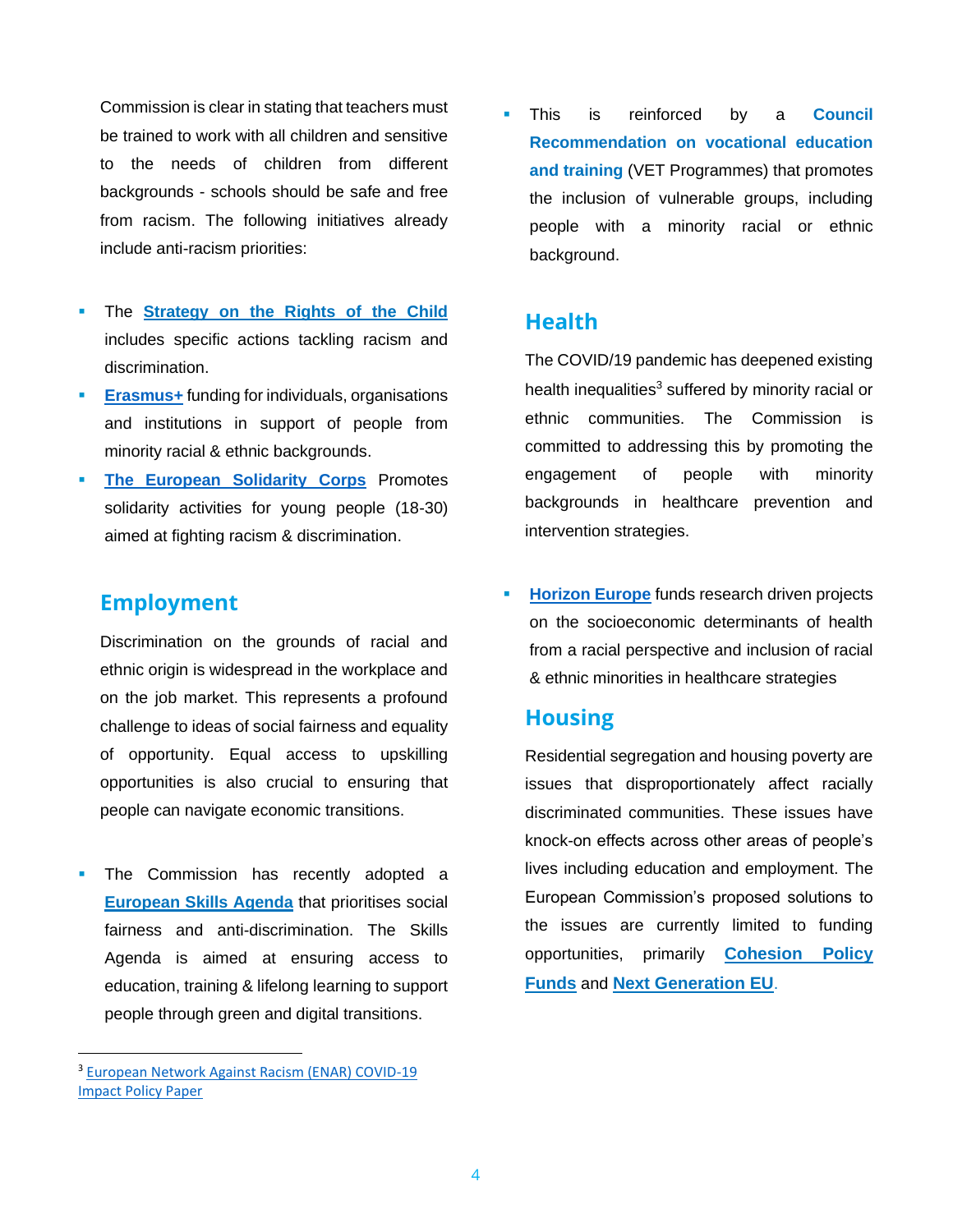- **EXECOMBED FUNDS [Cohesion Policy Funds](https://ec.europa.eu/regional_policy/en/funding/cohesion-fund/)**, managed by national & regional authorities, are the key funding tool supporting non-segregated housing & ensuring access to high-quality public services.
- **[Next Generation EU](https://europa.eu/next-generation-eu/index_en)** is a funding package to support member states in the aftermath of the COVID-19 pandemic.

# **The Role of Member States**

In the Action Plan, the Commission highlights different points of action for Member States, including fully transposing EU anti-racism legal frameworks into national legislation; stepping up efforts to prevent discriminatory practices amongst law enforcement; tackling racist extremist groups; the development and implementation of National Action Plans Against Racism (NAPAR); the development and enhancement of equality bodies and enabling strategic litigation.

This briefing will focus on the latter three – NAPAR, equality bodies and strategic litigation.

#### **National Action Plans Against Racism**

NAPAR are foreseen as a way for Member States to address racial discrimination in country-specific contexts. As of April 2022, only 15 Member States have initiated NAPAR. The Commission calls upon Member States to

develop National Action Plans Against Racism by the end of 2022 and has published a set of **["Common Guiding Principles"](https://www.antiracism-eusummit2022.eu/media/42zfloqy/scic_just_anti-racism-summit_napar-report_v05.pdf)** to support Member States to:

- **Recognise and encourage diversity, equity &** equality;
- Ensure that EU legal and policy frameworks are fully embedded at the national level;
- Identify and tackle manifestations of structural racism;
- Set specific and achievable objectives;
- Establish holistic measures for tackling racism;
- Ensure that engagement, participation and transparency are core principles;
- Collect and use equality and hate crime data to inform evidence-based policies;
- Ensure proper monitoring and/or evaluation.

The Commission will issue a report on the implementation of NAPAR by the end of 2023.

- The **Citizens, Equality, Rights & Values [Programme \(CERV\)](https://www.eacea.ec.europa.eu/grants/2021-2027/citizens-equality-rights-and-values-cerv_en#:~:text=The%20Citizens%2C%20Equality%2C%20Rights%20and%20Values%20programme%20%28CERV%29,inclusive%20societies%20based%20on%20the%20rule%20of%20law.)** issues specific funding calls with objectives aimed at combatting discrimination, racism & xenophobia.
- **[Next Generation EU](https://europa.eu/next-generation-eu/index_en)** funding will support work that encourages long-term economic & social resilience and cohesion by combatting racial discrimination.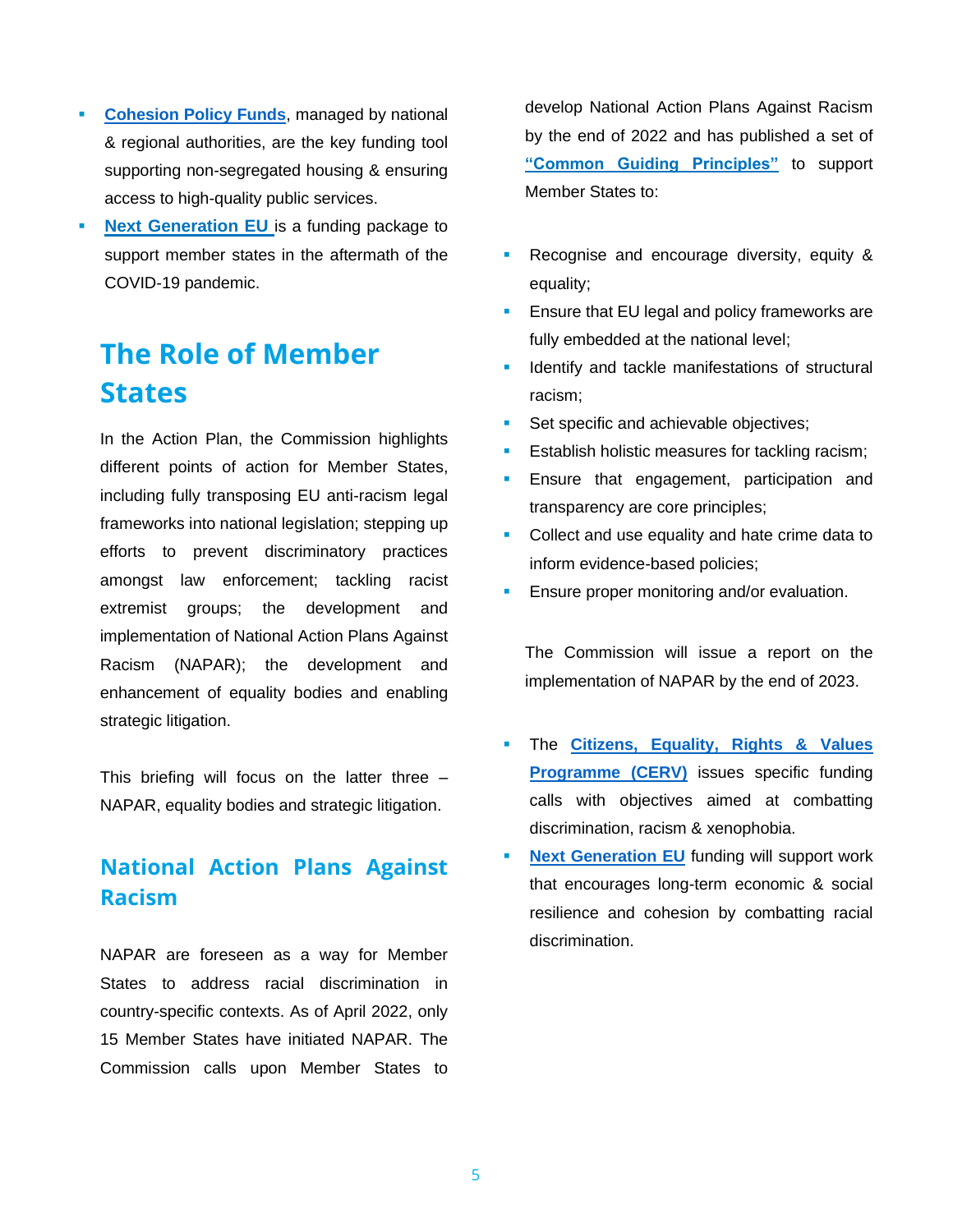#### **Equality Bodies**

**[Equality bodies](https://equineteurope.org/what-are-equality-bodies/)** are public organisations that assist victims of discrimination, monitor and report on discrimination and advocate for social justice and equality.

- The Commission issued a Recommendation in 2018 **[on standards for equality bodies](https://eur-lex.europa.eu/legal-content/EN/TXT/PDF/?uri=CELEX:32018H0951)** to improve their implementation across the EU.
- **The Commission will examine the need for new** legislation to strengthen the role of equality bodies.

#### **Strategic Litigation**

The European Commission strongly encourages Member States to enable strategic litigation at a national level. Strategic litigation serves a vital role in raising public awareness of issues of discrimination and establishing norms that clarify and protect human rights.

# **What is Eurodiaconia doing?**

At the EU level, Eurodiaconia is part of a coalition of NGO and CSO partners that is consulted by the Commission on the anti-racism action plan and the annual **[anti-racism summit](https://www.antiracism-eusummit2021.eu/)**. Eurodiaconia also engages in advocacy efforts to the Commission's Coordinator on Combatting Racism and the Anti-Racism and Diversity Intergroup in the European Parliament.

In September 2021, marking one year since the adoption of the action plan, Eurodiaconia cosigned a **[joint civil society statement](https://www.enar-eu.org/EU-Anti-Racism-Action-Plan-Civil-Society-recommendations-2021-2022/)** with recommendations including that the Commission ensures Member States deliver their NAPAR proposals by the end of 2022 and that a revised Racial Equality Directive should extend to law enforcement and hate crime committed by law enforcement agents.

Eurodiaconia, together with members, is also monitoring the implementation of NAPARs and forthcoming anti-racism legislative and policy developments. Ensuring that anti-racism is mainstreamed across policy and legislative areas is a key component of Eurodiaconia's advocacy work across thematic areas.

### **Consultation Addressing Possible Gaps in the Racial Equality Directive**

Eurodiaconia has been involved in the European Commission's consultation process aimed at identifying possible gaps in the Racial Equality Directive, which concluded on April 11th, 2022. Eurodiaconia's submission is summarised below:

- There needs to be a move away from focusing on incidences of racism and toward structural and intersectional racism in both EU and Member State policies.
- Standardised methodologies and disaggregated data on discrimination are crucial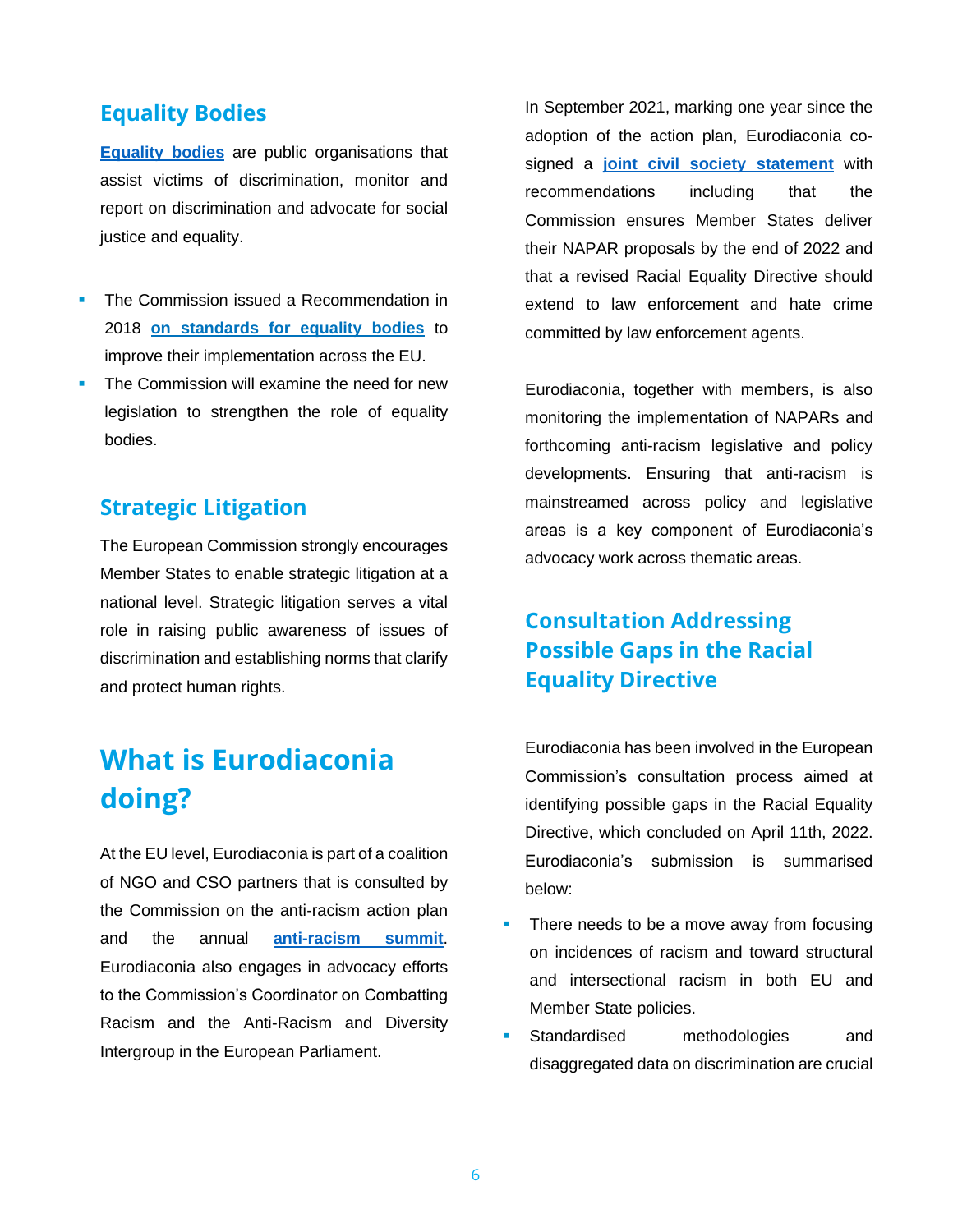for developing better policies and assessing the true scale of racial discrimination.

- Racism should be addressed across all relevant areas such as migration, gender, health, climate, employment, social inclusion and digitalisation.
- There should be clear repercussions for educational segregation and concrete desegregation measures.
- Labour and housing market discrimination must be tackled by combatting profiling and exclusion based on racial or ethnic origin.
- **The disproportionate impact of crises on ethnic** minorities must be addressed through effective anti-discrimination laws and targeted support for communities.

# **What can Eurodiaconia members do?**

The opportunities for Eurodiaconia members to engage in supporting the principles and actions of the plan could both include targeted actions against racism and discrimination or embedding anti-racism into existing work. Many Eurodiaconia members have been involved in developing and implementing projects focusing on the underreporting of racially motivated hate crime, intersectional discrimination, discrimination in education and housing poverty, for example.

EU funding programmes will be mobilised to advance the aims of the action plan and support projects which aim to tackle racial discrimination. Eurodiaconia can support members in identifying funding opportunities and developing project proposals that meet the criteria of EU programmes, such as those highlighted throughout this briefing:

- **[Erasmus+](https://erasmus-plus.ec.europa.eu/programme-guide/erasmusplus-programme-guide)**
- **[The European Solidarity Corps](https://europa.eu/youth/solidarity_en)**
- **[Cohesion Policy Funds](https://ec.europa.eu/regional_policy/en/funding/cohesion-fund/)**
- **[Horizon Europe](https://ec.europa.eu/info/research-and-innovation/funding/funding-opportunities/funding-programmes-and-open-calls/horizon-europe_en)**
- **[Citizens, Equality, Rights & Values](https://www.eacea.ec.europa.eu/grants/2021-2027/citizens-equality-rights-and-values-cerv_en#:~:text=The%20Citizens%2C%20Equality%2C%20Rights%20and%20Values%20programme%20%28CERV%29,inclusive%20societies%20based%20on%20the%20rule%20of%20law.)  [Programme \(CERV\)](https://www.eacea.ec.europa.eu/grants/2021-2027/citizens-equality-rights-and-values-cerv_en#:~:text=The%20Citizens%2C%20Equality%2C%20Rights%20and%20Values%20programme%20%28CERV%29,inclusive%20societies%20based%20on%20the%20rule%20of%20law.)**
- **[Next Generation EU](https://europa.eu/next-generation-eu/index_en)**

The development and implementation of National Action Plans Against Racism are the cornerstones of the Commission's strategy to combat racism moving forward. NAPARs can be a gateway for Eurodiaconia members to engage at a local and national level by taking steps to engage in both the development and implementation of national plans. This could involve:

- Reaching out to relevant government ministries and local authorities to provide recommendations on the contents of the NAPAR.
- Informing national policymakers on social service providers' perspectives on what is needed to address racism across different policy areas (mainstreaming), and what gaps exist on the ground in the implementation of the action plans.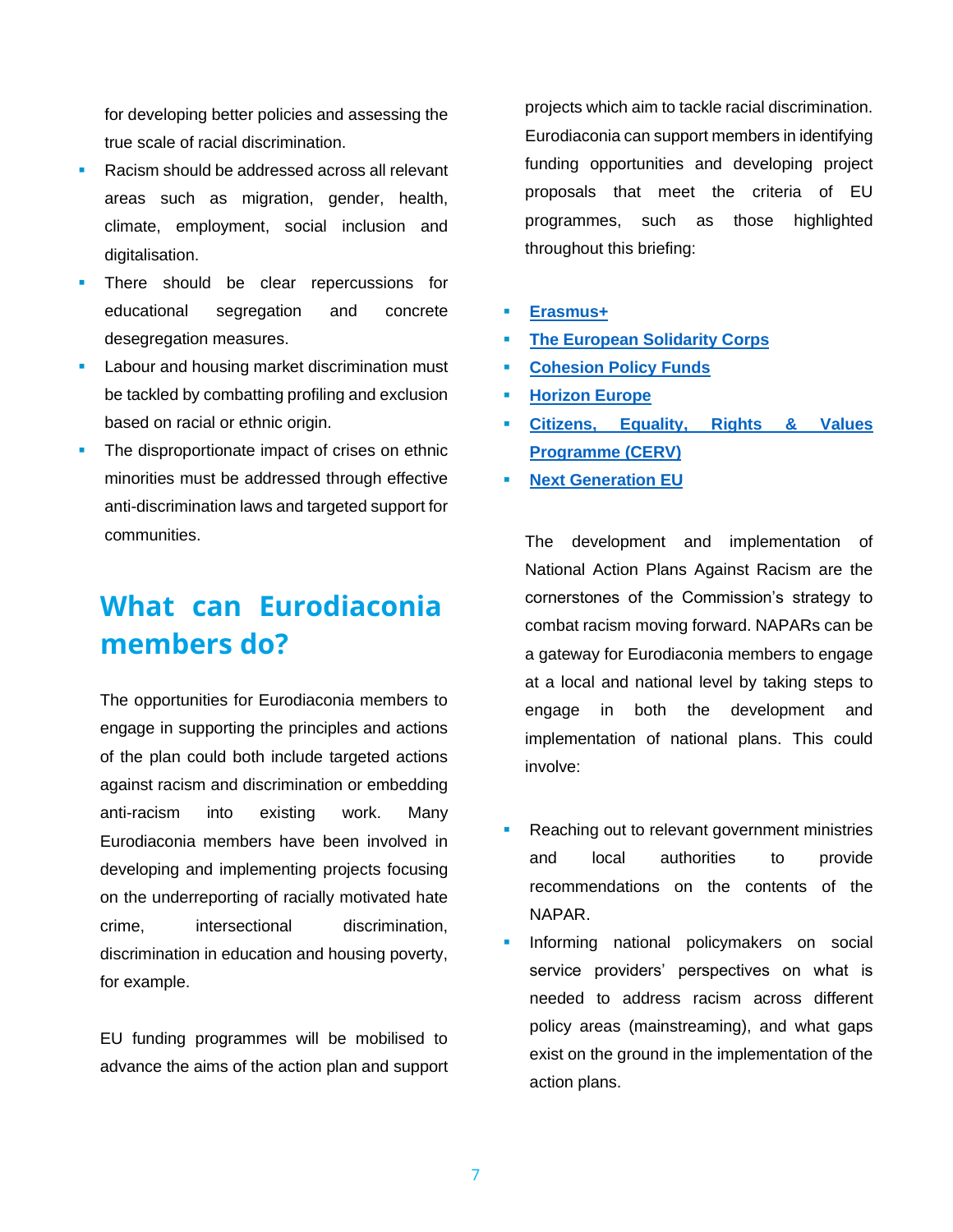Members can play a role in highlighting and bringing forward cases of racial discrimination for strategic litigation. This **[handbook](https://equineteurope.org/wp-content/uploads/2018/05/equinet-handbook_strategic-litigation_def_web-1.pdf)** provides an overview of what strategic litigation is, how to select cases and what the risks are.

Eurodiaconia also offers opportunities for our members to gather and exchange experiences and best practices, which can be used to support one another in developing anti-racist approaches to our work. Eurodiaconia's annual Roma inclusion and migration network meetings are good platforms for discussing the implementation of the action plan and what gaps remain. Feedback from members will guide Eurodiaconia's advocacy on this topic.